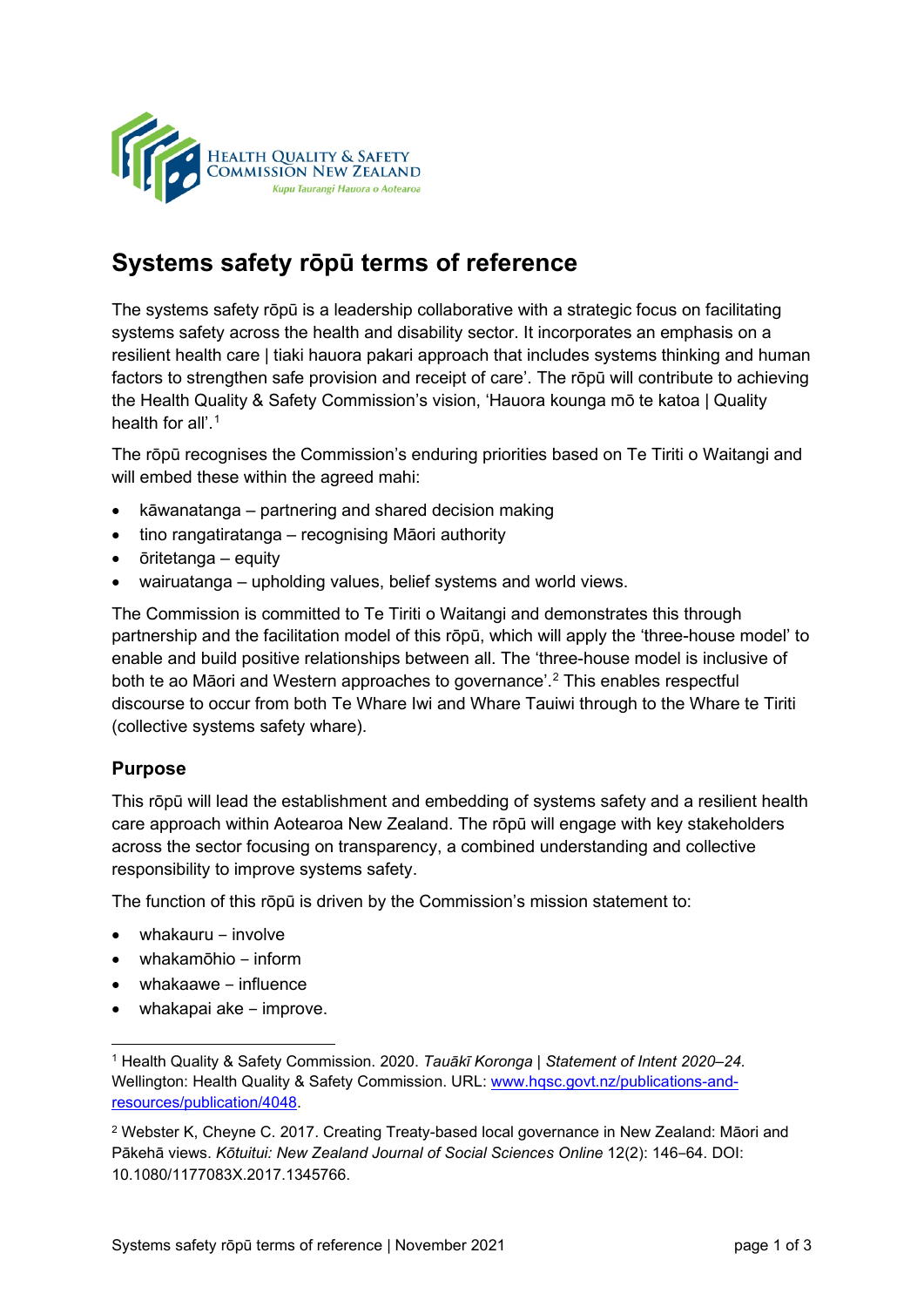In the first 12 months we will:

- whakauru in how we collectively support the sector's understanding of human factors and restorative practice approaches
- whakamōhio through focused human factors and restorative practices capability building
- whakaawe the sector to consider a resilient health care approach
- whakapai ake quality care through the development of an Aotearoa systems safety action plan.

#### **Membership**

The systems safety rōpū will comprise a minimum of 13 members who are external to the Commission. There are two chairs, one of which must come from the Whare Iwi. The position of co-chair is appointed by the Commission in discussion with the rōpū. The rōpū is supported by members of the Commission's quality systems group. This support includes, but is not limited to, arranging meetings and recording minutes. Ex-officio status extends to the following Commission staff:

- medical director/executive lead quality systems
- director Ahuahu Kaunuku
- senior manager system safety and capability
- clinical lead patient safety
- clinical lead adverse events
- specialist patient safety
- specialist adverse events.

The membership will comprise experts in their respective fields. They are not official representatives of their respective organisations/sectors, however, they will be a conduit for information to and from their respective organisations/sectors. Membership will be drawn from, but not be limited to:

- Māori and Pacific consumers who have links to their communities
- Ministry of Health (Health New Zealand and Māori Health Authority as of July 2022)
- Health and Disability Commissioner or their delegate
- Chair National Quality Leaders Group
- Accident Compensation Corporation
- WorkSafe
- Centre for Restorative Justice Victoria University of Wellington
- Mental Health and Wellbeing Commission
- TAS
- Chair General Managers Human Resources
- those with clinical expertise in systems safety thinking.